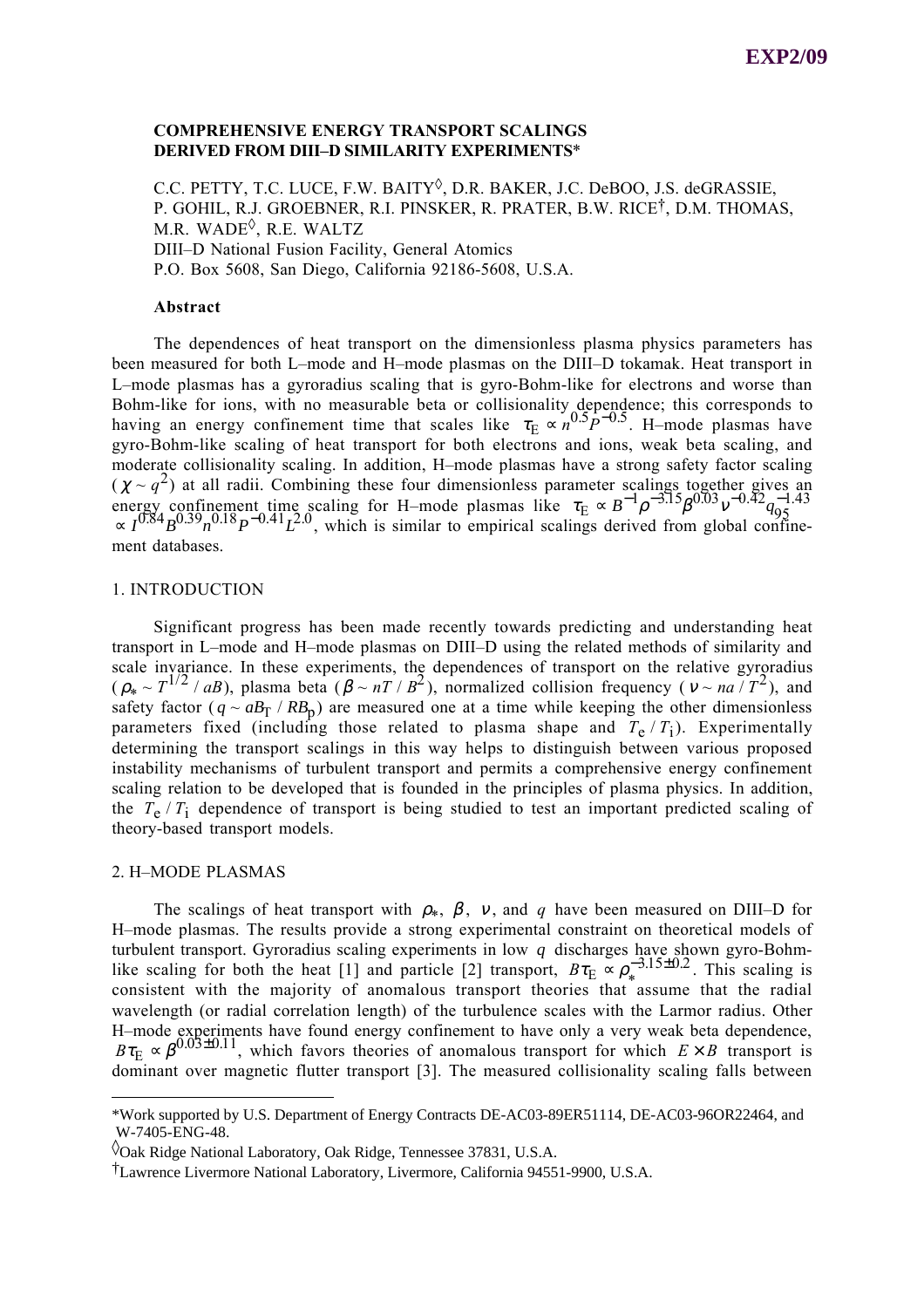those of the collisionless ion temperature gradient (ITG) and collisionless trapped electron modes and that of the resistive ballooning mode [4],  $B\tau_E \propto v^{-0.42 \pm 0.03}$ . The *v* scaling of the dissipative trapped electron and dissipative trapped ion modes was not observed.

Recent experiments on DIII–D have found a strong safety factor scaling of heat transport at all radii for H–mode plasmas [5]. In the first experiment, the safety factor was varied by a factor of 1.4 at fixed magnetic shear (see Fig. 1) while the other dimensionless parameters such as  $\rho_*$ ,  $\beta_{\gamma}$ ,  $\gamma$ , and  $T_e/T_i$  were kept constant. The confinement time was found to scale like  $\tau_{\rm E} \propto q^{-2.42\pm0.31}$  for this case. A local transport analysis also found a strong safety factor dependence of the effective thermal diffusivity, as shown in Fig. 2, the magnitude of which agreed with the scaling of the global confinement time. This transport scaling is close to the expected scaling of the resistive ballooning mode and is near to the upper limit of the scalings for the toroidal ITG mode and the collisionless trapped electron mode. In the second experiment, the safety factor and magnetic shear were both varied such that  $q_{95}$  was scanned at fixed  $q_0$ . A weaker confinement scaling was measured for this case,  $\tau_E \propto q_{95}^{-1.43 \pm 0.23}$ ; this weaker scaling was attributed to the smaller variation in the volume-averaged  $q$  profiles rather than the change in the magnetic shear [5].

The combined  $\rho_*$ ,  $\beta$ ,  $v$ , and  $q$  scalings of heat transport for H–mode plasmas on DIII–D reproduce the physical parameter dependences of empirical scalings derived from global confinement databases, with the possible exception of weaker power degradation. Converting a confinement scaling relation from dimensionless variables to physical (dimensional) variables is a straightforward algebraic manipulation. Assuming a power law form for the scaling relation, the dimensionless parameter scalings for low *q* H–mode plasmas on DIII–D can be summarized as

$$
\tau_{\rm E} \propto B^{-1} \rho_*^{-3.15 \pm 0.2} \beta^{0.03 \pm 0.11} \nu^{-0.42 \pm 0.03} q_{95}^{-1.43 \pm 0.23}
$$
\n
$$
\propto I^{1.43 \pm 0.23} B^{0.66 \pm 0.38} n^{-0.39 \pm 0.11} T^{-0.70 \pm 0.16} L^{1.30 \pm 0.31}
$$
\n
$$
\propto I^{0.84 \pm 0.16} B^{0.39 \pm 0.20} n^{0.18 \pm 0.07} P^{-0.41 \pm 0.06} L^{2.00 \pm 0.24} \tag{1}
$$

where *L* represents the physical size scaling (*i.e.*, *a* , *R*, etc.) needed to make the scaling relation dimensionally correct. Thus, it can be seen that the dimensionless parameter scaling approach



*FIG. 1. Radial profiles of (a) safety factor, and (b) magnetic shear for H–mode discharges. The dotted line in (a) represents the 1.0 MA profile scaled to 1.4 MA.*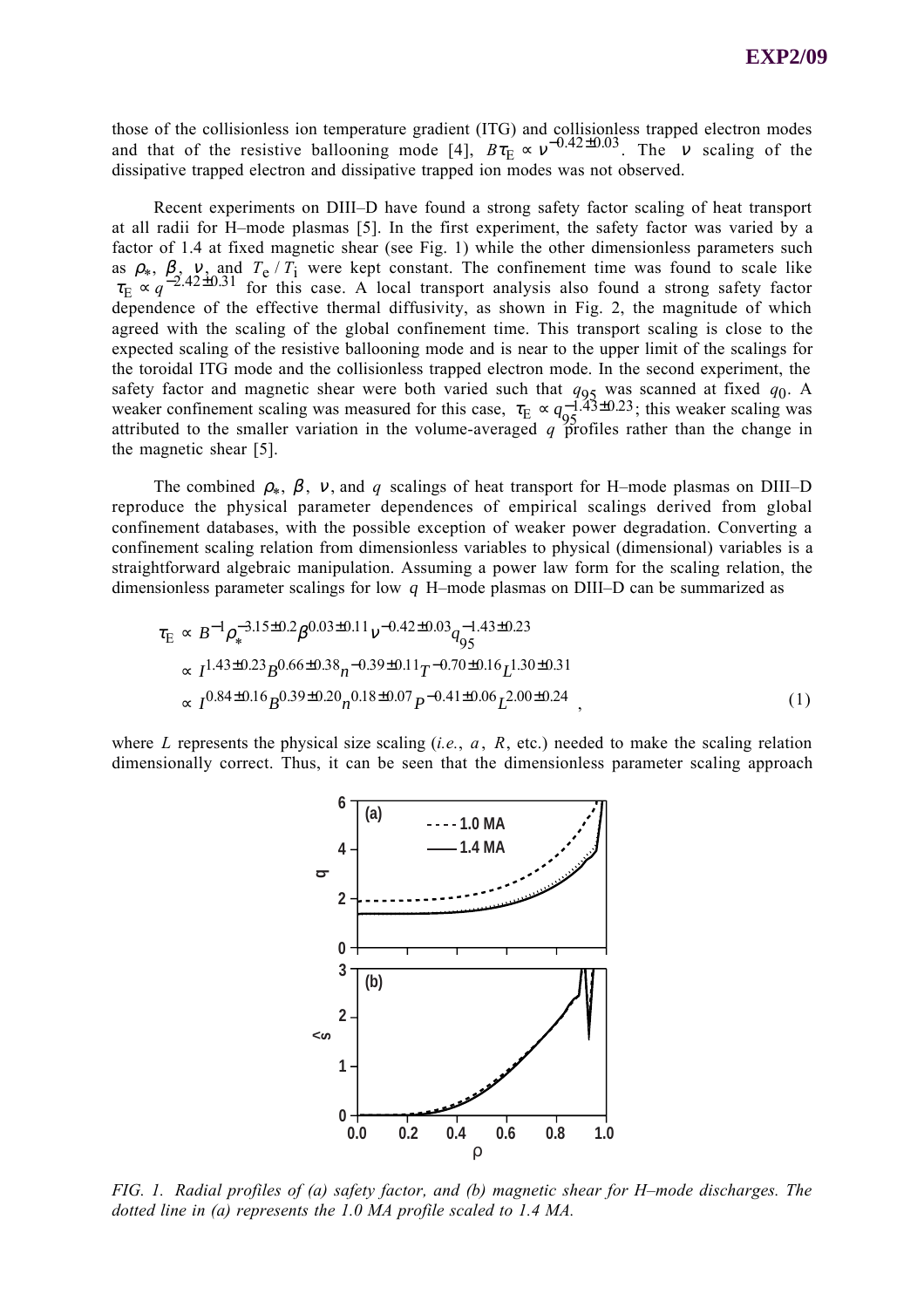

*FIG. 2. Ratio of effective thermal diffusivities for H–mode discharges with fixed magnetic shear. The lined shading indicates the standard deviation of the random error.*

yields a definitive prediction for the size scaling of confinement from single machine experiments. For comparison, the confinement time derived from a dataset of H–mode plasmas on DIII–D and JET is [6,7]

$$
\tau \propto I^{0.9} B^{0.3} n^{0.2} P^{-0.5} L^{1.5} \tag{2}
$$

Comparing Eqs. (1) and (2) finds that the physical parameter scalings derived from DIII–D similarity experiments agree with those derived from a regression analysis of multi-machine confinement databases to the  $2\sigma$  level. Another interesting comparison can be made using a confinement scaling for ELM-free H–mode plasmas that is nearly dimensionally correct [8],

$$
\tau_{\text{ITER-93H}} = 0.036 I^{1.06} B^{0.32} n_{19}^{0.17} P^{-0.67} R^{1.9} a^{-0.11} A^{0.41} \kappa^{0.66} \tag{3}
$$

A comparison of Eqs. (1) and (3) finds that the  $B$ ,  $n$ , and size scalings agree to within  $1\sigma$ , while the difference in the *I* scalings is only a little larger. The main discrepancy is in the power scaling, where the DIII–D experiments find a weaker power degradation than ITER-93H (owing partially to the weaker beta scaling), leading to a more optimistic projection for H–mode confinement on larger machines [9].

### 3. L–MODE PLASMAS

The dependences of heat transport with  $\rho_*, \beta$ , and v also have been measured for L–mode plasmas on DIII–D. The  $\rho_*$  scalings of the electron and ion heat transport were measured plasmas on BIT B: The  $\rho^*$  seamings of the electron and for heat transport were measured<br>separately [10], with the electron diffusivity scaling gyro-Bohm-like,  $\chi_e \propto \chi_B \rho_*^{1.1\pm0.3}$ , and the ion diffusivity scaling worse than Bohm-like,  $\chi_1 \propto \chi_B \rho_*^{-0.5\pm0.3}$ . Here,  $\chi_B = T / eB$  is the Bohm diffusion coefficient. The scaling of the global confinement time could vary from gyro-Bohmlike to Bohm-like depending upon whether the electrons or ions dominated the heat transport. The beta scaling of energy confinement was close to zero,  $B\tau_{\rm E} \propto \beta^{-0.05\pm0.10}$ , with the electron and ion thermal diffusivities having the same scaling to within the experimental errors [3]. The scaling of energy confinement with collisionality in the banana regime was also close to zero,  $B\tau_{\rm E} \propto v^{0.02\pm0.03}$ , with the electron and ion heat transport again having the same scaling to within the experimental uncertainties [4].